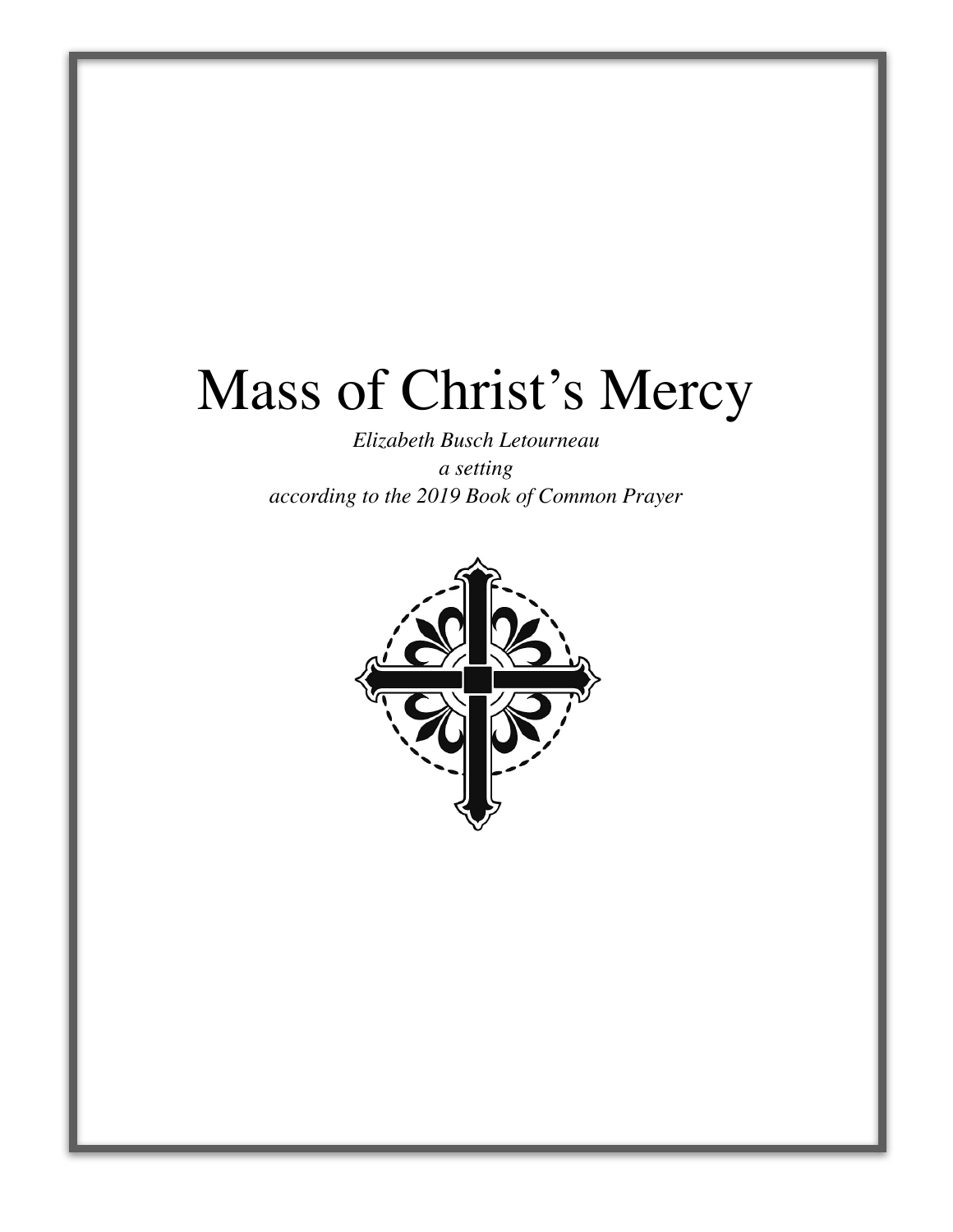## Kyrie Eleison

*Lord, Have Mercy*

Setting by Elizabeth Busch Letourneau



Copyright 2022 Elizabeth Busch Letourneau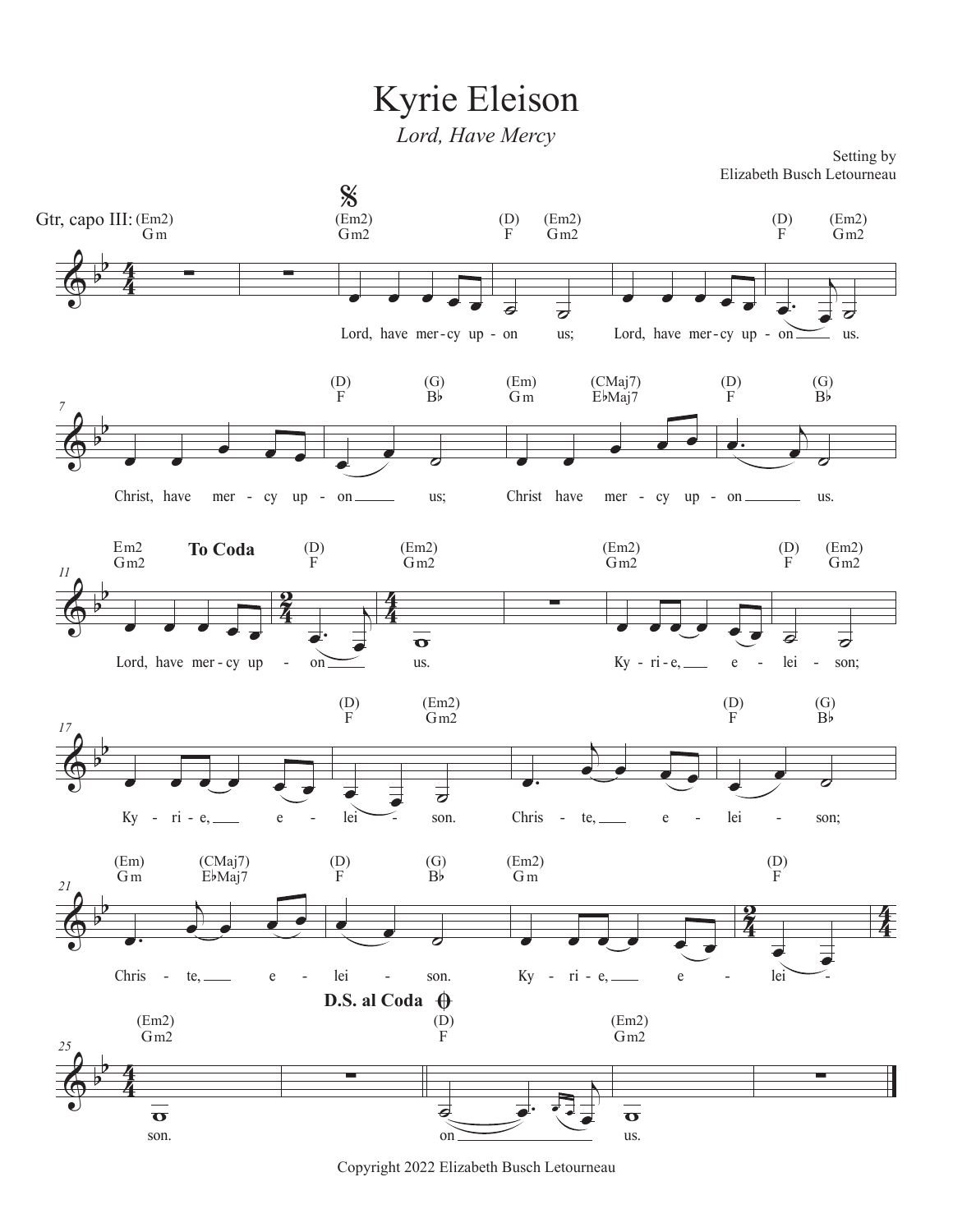Gloria in Excelsis

*Glory to God in the Highest*

Setting by Elizabeth Busch Letourneau

*allegretto, with joy*



Copyright 2022 Elizabeth Busch Letourneau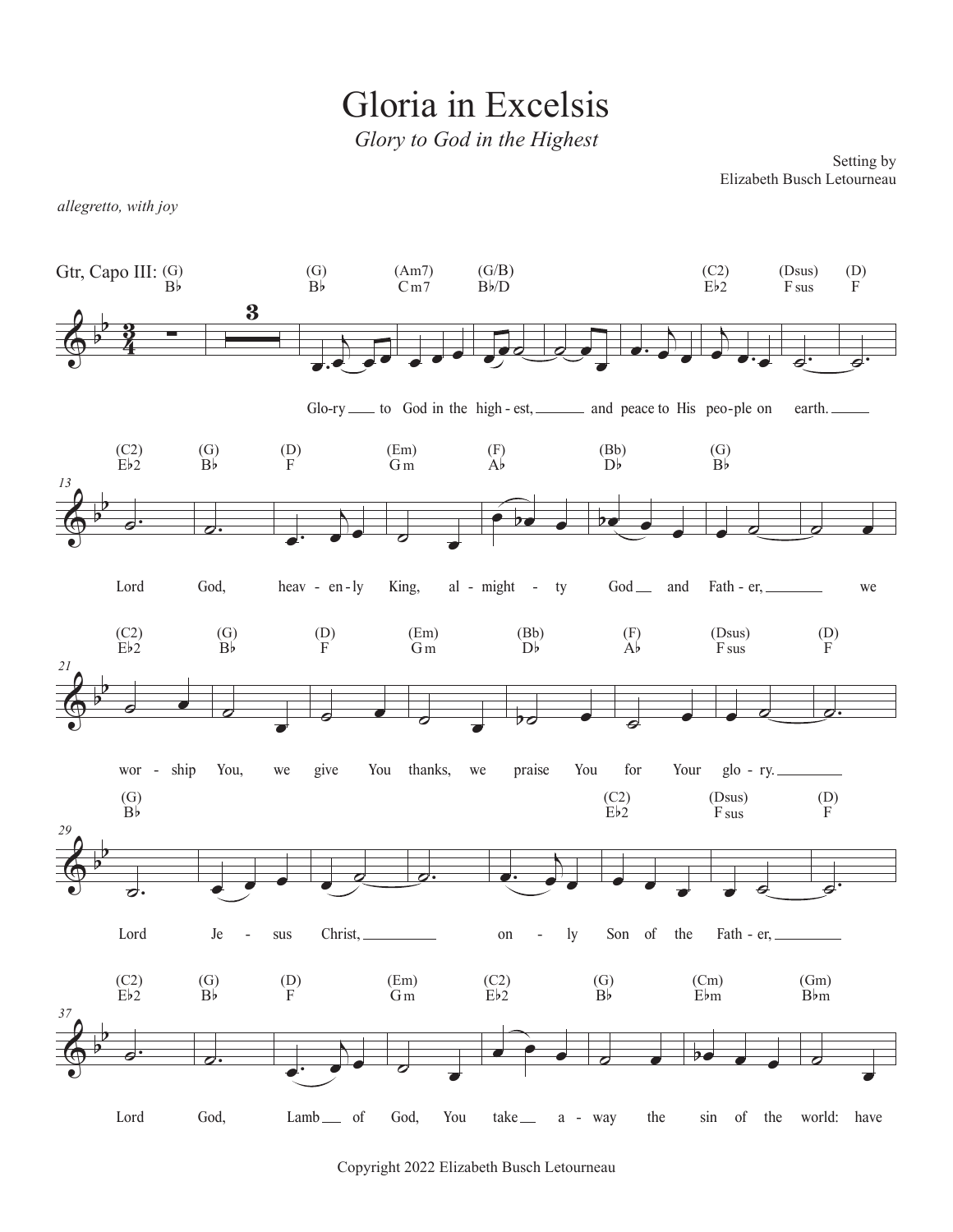

Copyright 2022 Elizabeth Busch Letourneau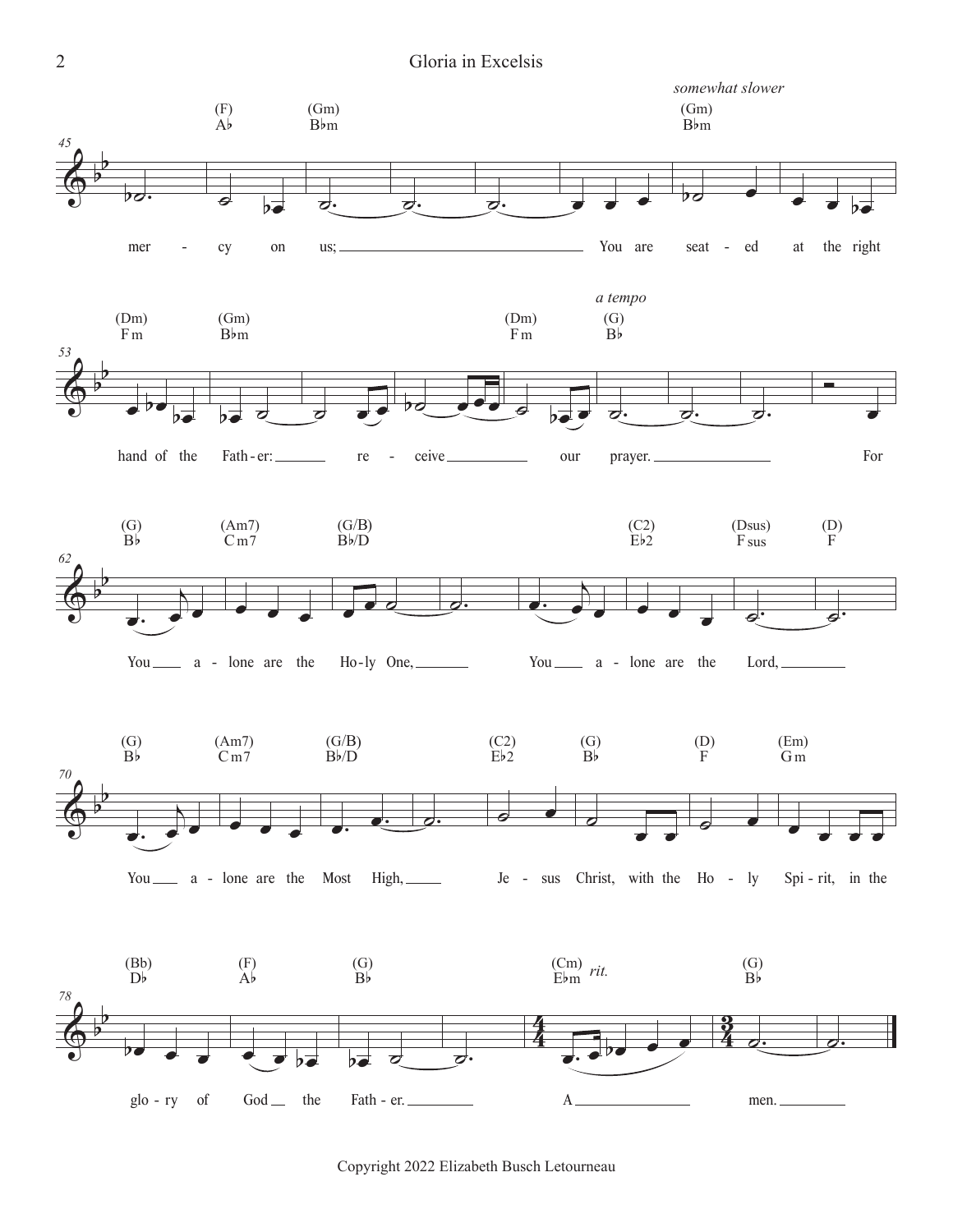## Sanctus *Holy, Holy, Holy*

Setting by Elizabeth Busch Letourneau